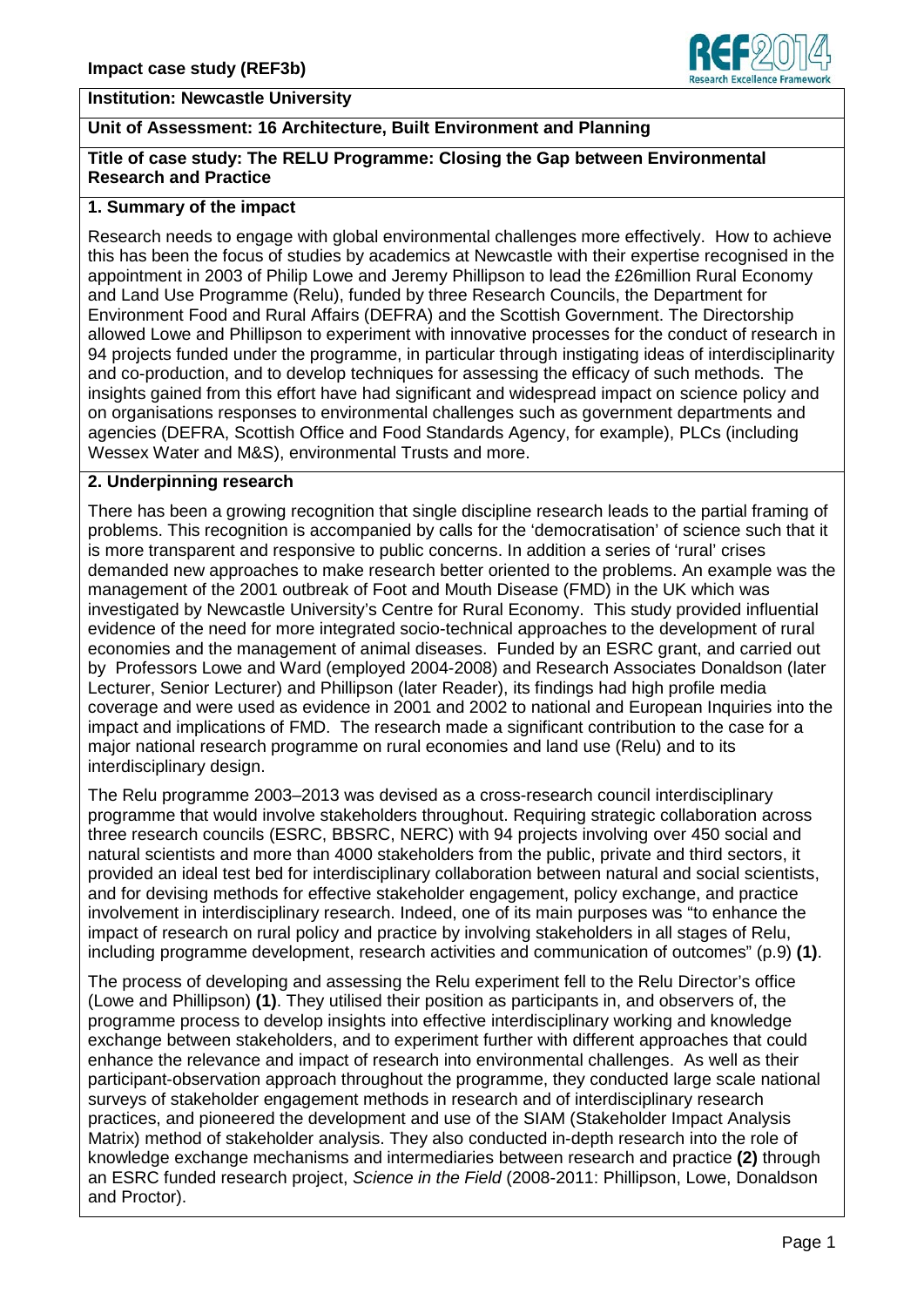

The findings from all this research were distilled into a sophisticated understanding of interdisciplinary research and knowledge exchange activities which were published in a series of articles and edited special issues of prominent journals (for example, **3, 4, 5, 6**). Overall key findings from this research have included:

- Identifying the range of analytical methods and approaches for collaboration between social and natural scientists, including the various roles of social scientists within interdisciplinary research projects and their input into socio-technical research agenda setting.
- Highlighting the benefits of interdisciplinary research spanning the social and natural sciences in enabling socio-technical innovation, in such areas as the management of animal and plant diseases, sustainable food chains and rural land use.
- Providing a systematic understanding of the mechanisms for effective knowledge exchange between research, policy and practice; the ways in which research findings impact on policy and practice, and the importance of stakeholder engagement during the process of knowledge production itself.
- Establishing the institutional obstacles and requirements for effective interdisciplinary research programmes and policies within the UK Research Council system and beyond.

# **3. References to the research**

- 1. Phillipson, J. and Lowe, P. (2006) Reflexive Interdisciplinary Research: The Making of a Research Programme on the Rural Economy and Land Use *Special Issue of the Journal of Agricultural Economics* 57 (2) p.165-184, DOI: 10.1111/j.1477-9552.2006.00045.x
- 2. Proctor A, Donaldson A, Phillipson J, Lowe P. (2012) Field expertise in rural land management. *Environment and Planning A*, 44(7), 1696-1711. DOI: 10.1068/a44352. REF2 output: 175865.
- 3. Phillipson, J. and Lowe, P. (eds) (2008) Towards Sustainable Food Chains: Harnessing the Social and Natural Sciences. Special Issue of *Trends in Food Science and Technology*. 19 (5). DOI: 10.1016/S0924-2244(08)00083-6
- 4. Phillipson, J., Lowe, P. and J.M. Bullock (eds) (2009) Special Profile: Integrating Ecology and the Social Sciences in *Journal of Applied Ecology*, 46 (2). DOI: 10.1111/j.1365- 2664.2009.01625.x
- 5. Lowe P; Phillipson J. (2009) Barriers to research collaboration across disciplines: scientific paradigms and institutional practices. *Environment and Planning A*, 41(5), 1171-1184. DOI: 10.1068/a4175. REF2 output: 149736.
- 6. Phillipson, J, Lowe, P., Proctor, A and Ruto, E. (2012) Stakeholder Engagement and Knowledge Exchange in Environmental Research. *Journal of Environmental Management*, 95(1), 56-65. DOI: 10.1016/j.jenvman.2011.10.005 REF2 output: 179767.

## **4. Details of the impact**

The 'value-added' of Lowe and Phillipson to the overall social and economic impact of the Relu programme was highlighted by the Independent Evaluation of the programme's impacts commissioned by the Research Councils. Of note here is that it sees "influence in the research and science policy arenas, particularly in growth of acceptance of interdisciplinarity in policy relevant research and in a shift from a model of "Knowledge Transfer" to two-way "Knowledge Exchange" as a significant legacy from the programme, along with "Evidence of a set of approaches that can deliver research impacts". It stresses how the Directorate experimented "in ways to foster Knowledge Exchange and related impact-generation" (p.6) **(IMP1)**.

The innovations in knowledge exchange and interdisciplinary research practice that were developed and tested as 'pathways to impact' by the Relu Director's office had a significant effect on many organisations involved in addressing rural land use problems. The Relu national stakeholder forums acted as sounding boards on programme and project development and dissemination strategies. For Wessex Water, a project forum "helped crystallise our thinking on how we approached catchment management" (**IMP2)**; for the former technical director at Marks and Spencer it "influenced procurement strategies" **(IMP2)**.The Assynt Foundation, following involvement in a Relu Visiting Fellowship, said that it "helped to encourage me to tackle some of our practical problems in a more logical and perhaps scientific manner" (**IMP2)**. Relu's use of digital technology enabled widespread interaction with stakeholders and the public. For example, Relu's Great Land Use Debate attracted around 100 comments and 4500 hits, and helped to set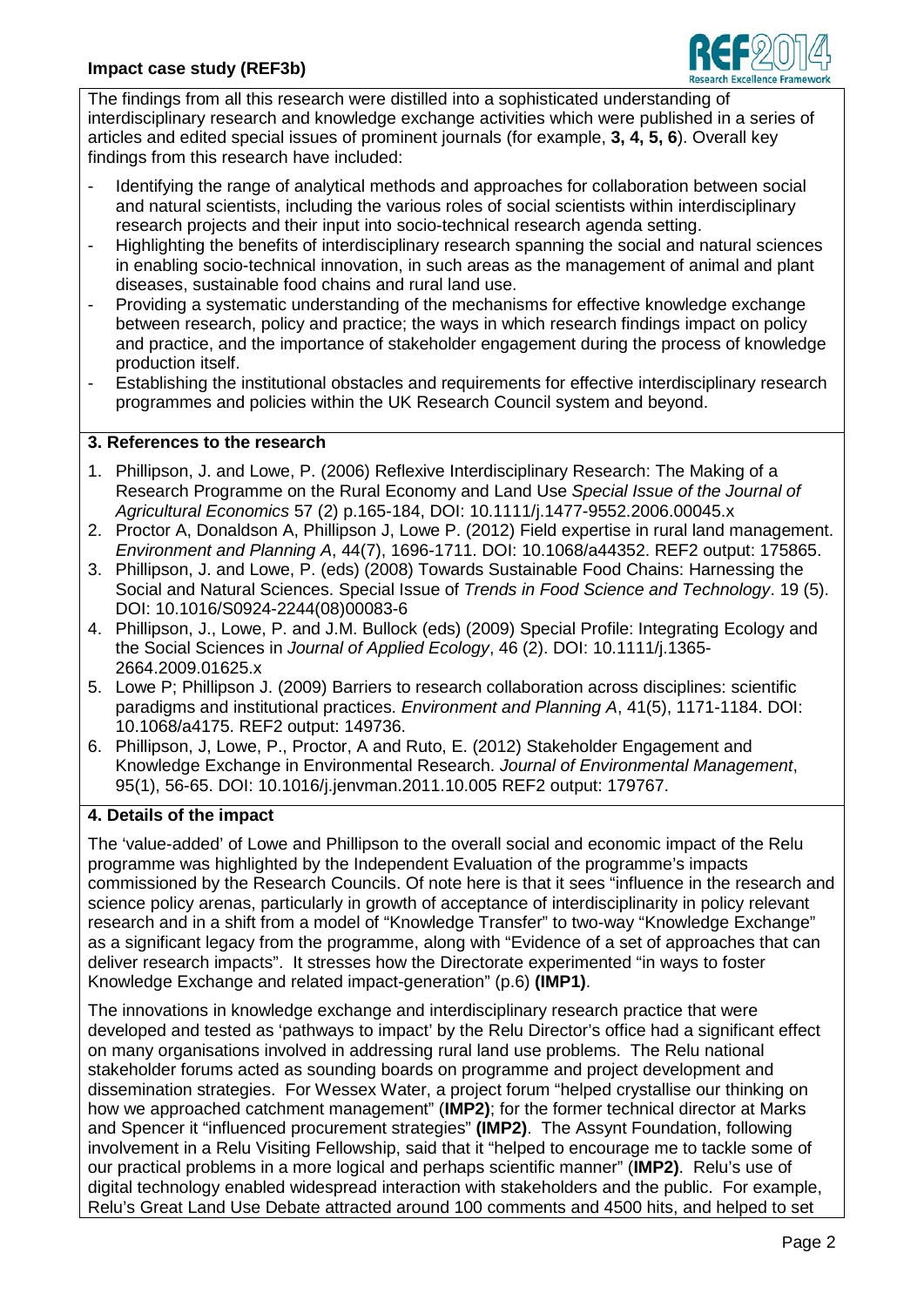

the agenda for the Government's Land Use Futures Project (**IMP2)**.

As their research and experimentation progressed, Lowe and Phillipson were very active in transferring their insights into wider science policy with subsequent downstream impacts on later research and its impacts. Numerous high-level presentations and briefings led to changes in UK science policy and practice, including to the Government Chief Scientist, a meeting of all of the UK Chief Scientists, House of Lords, the G8 Research Assessment Group, Food Standards Agency, Natural England, the Food and Environment Research Agency and major research partnerships such as the Living with Environmental Change (LWEC) and Global Food Security (GFS) Programmes. A significant briefing of the research councils in May 2012 led to Lowe, Phillipson and Liddon (Relu Science Communication Manager from 2006) being invited to work with the Chief Executives of ESRC, BBSRC and NERC to change their ways of working in the light of findings from Relu.

Approaches and tools developed by Lowe, Phillipson and Liddon as part of the Relu experiment have been used within ESRC and NERC knowledge exchange and impact best practice guides **(IMP3, IMP4)** and within many national Research Council research programmes to enhance practical impacts. These include mainstreaming of work shadowing and visiting fellowship schemes, stakeholder forums, a national Policy and Practice note series, and highlighting a new tool for measuring research impact (the Stakeholder Impact Analysis Matrix - SIAM) that they developed and tested. By linking together engagement and the impact parts of the SIAM dataset it is possible to investigate what encourages successful knowledge exchange and what kinds of stakeholder relationships are associated with what kinds of impact. Phillipson has held briefings with Knowledge Exchange officials in the research councils on its wider application and it is now used to inform new research programmes. Evidence of impact on knowledge exchange strategy include the following testimonials:

- *"building on the success of Relu's workshadow scheme, NERC also now offers a workshadow option - a more bottom-up approach, through which we have supported some very successful placements" (*Faith Culshaw, NERC Knowledge Transfer team) **(IMP2)**;
- *"*[Relu insights] *will be used to highlight the innovative ways in which Knowledge Exchange and Communications tools can be used to develop and deliver a pathway to impact. In particular, we found* [Relu] *evidence that coproduction has a positive impact on academic researcher as well as users, particularly enlightening"* (Fiona Armstrong, ESRC Head of Knowledge Transfer) **(IMP2)**;
- *"LWEC has learned from Relu that focussing on the aims of research with stakeholders from the outset shifts emphasis away from discrete scientific disciplines and onto the problems that the research aims to solve"* **(IMP2)**.

The insights from the Relu programme also convinced Research Councils of the value of interdisciplinary research and provided them with an understanding of the constraints as well as knowledge of a range of techniques for enabling this approach. The design of major new programmes, including interdisciplinary commissioning, assessment, programme design and decision making have been highly influenced by these insights. For example:

- *"One of the most significant impacts of Relu has been its facilitation of the engagement of biologists with social scientists. BBSRC values the new cross-cutting approaches,…to the framing of scientific questions in ways that enhance the relevance of research to policy and practice …* [which] *now need to be applied to "grand challenges" such as global food security and living with environmental change"* (Head of Agriculture and Food, BBSRC) **(IMP2)**.
- BBSRC's review of biological research relevant to climate change recommended: "*research should build on experience from Relu… to study the interactions of social and economic factors with management for biodiversity in agricultural systems"* **(IMP5)**.
- *"Experiences with Relu have been very informative in terms of developing approaches to all aspects of commissioning interdisciplinary research"* (NERC Head of Science) **(IMP2)***.*
- Relu is regarded "*as a model for future and evolving partnerships...Essential to creating a strong environment to allow interdisciplinary research to flourish under the programme has been the way in which peer review has been conducted"* (Senior ESRC officer) **(IMP2)**.
- In 2012 Phillipson became the first Strategic Land Use Fellow of the LWEC programme with a